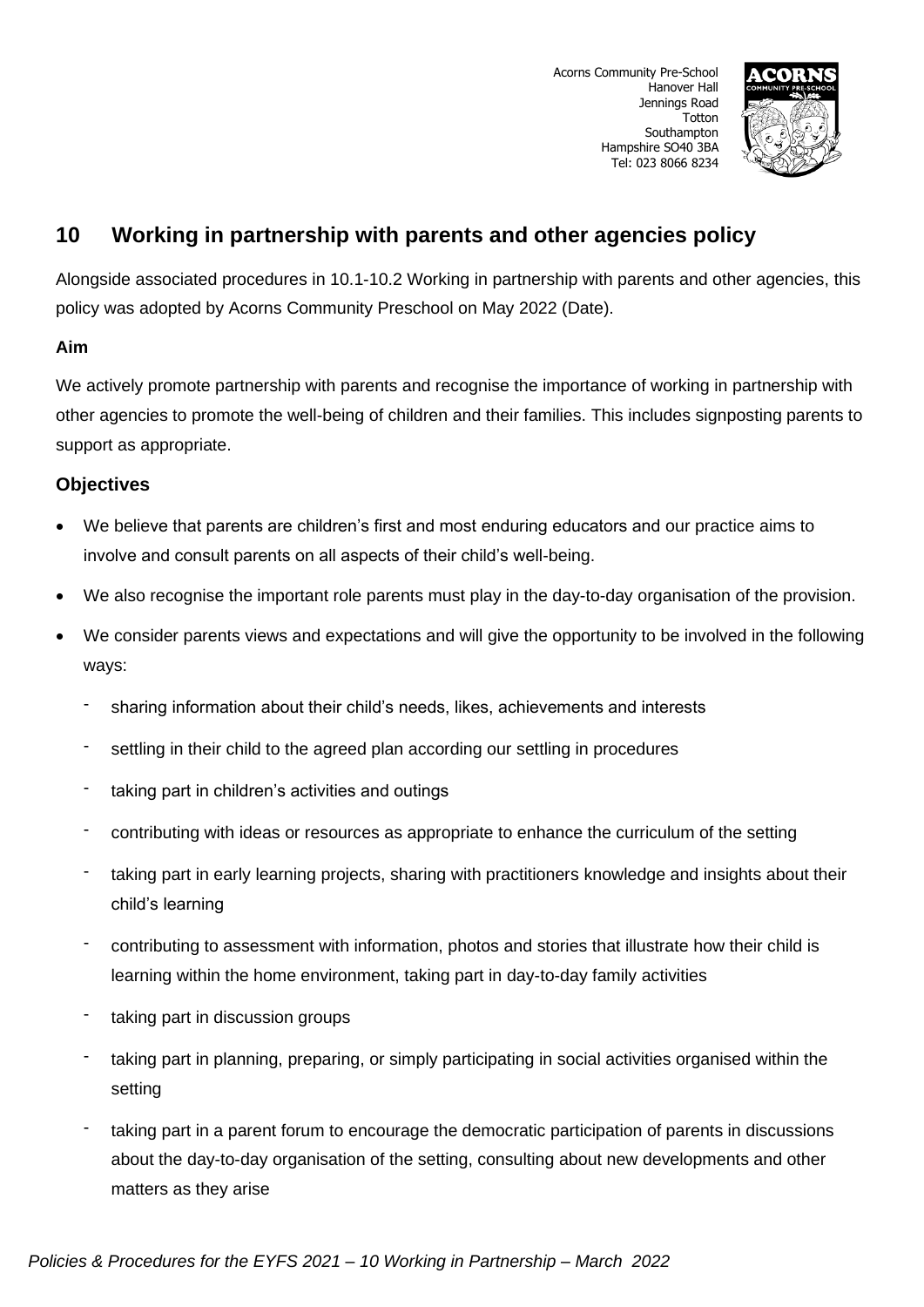- involvement in the review of policies and procedures
- Ofsted and setting contact details are displayed on the parent notice board for parents who have a complaint that cannot be resolved with the setting manager in the first instance, or where a parent is concerned that the EYFS standards are not being maintained

### **Partnership and signposting to other agencies**

- We are committed to ensuring effective partnership with other agencies including:
	- local authority early years services about the EYFS, training and staff development
	- local programmes regarding delivering children's centres or the childcare element of children's centres
	- social welfare departments regarding children in need and children who need safeguarding or for whom a child protection plan is in place
	- child development networks and health professionals to support children with disabilities and special needs
	- local community organisations and other childcare providers
	- Ofsted and setting contact details are made available to other agencies who have a complaint that cannot be resolved with the Setting Manager in the first instance, or where a parent is concerned that the EYFS welfare standards are not being maintained.

#### **Legal references**

Childcare Act 2006

Education Act 2011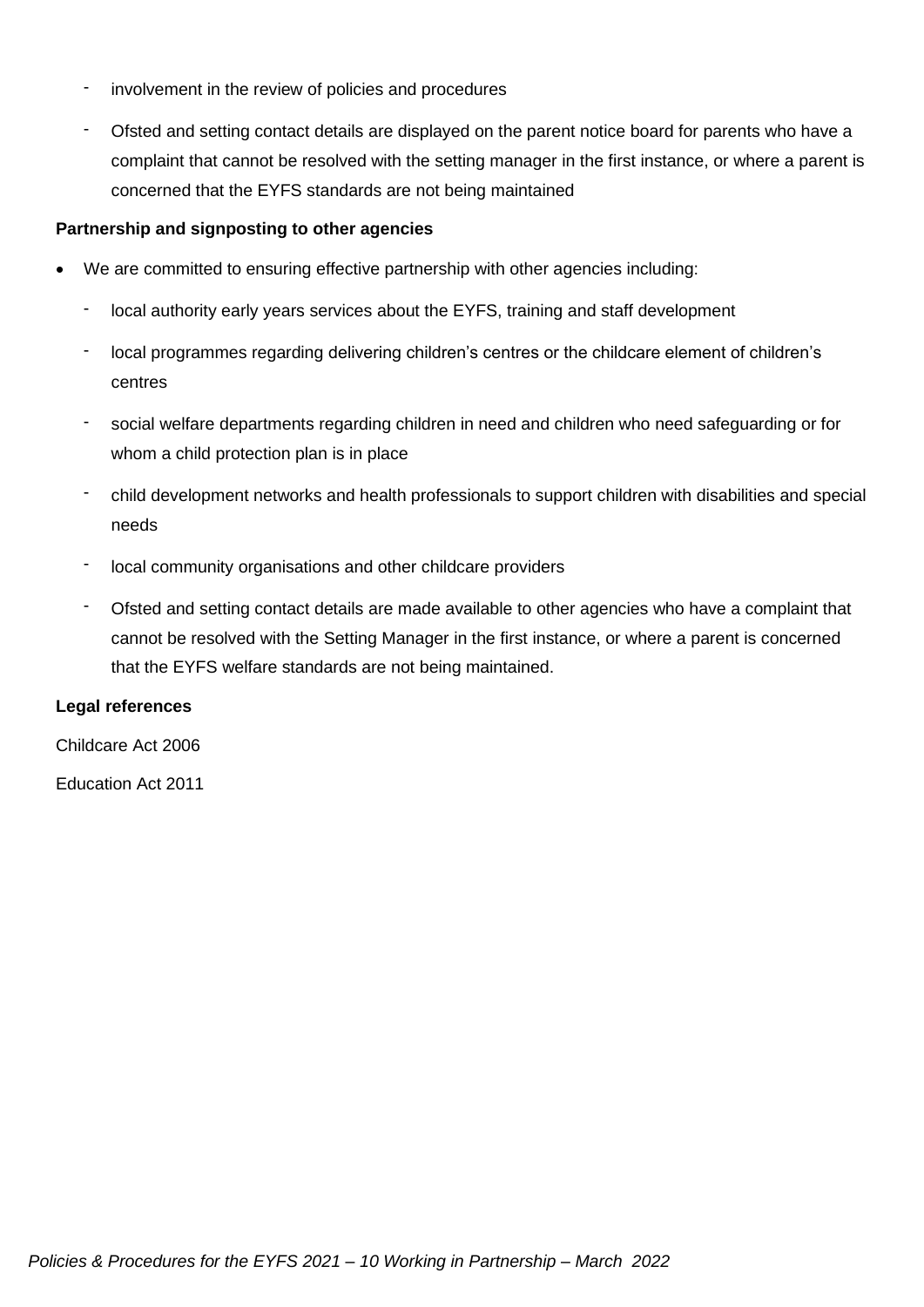

# 10 Working in partnership with parents and other agencies procedures

# **10.01 Working in partnership with parents and other agencies**

We believe that families are central in all services we provide for young children. They are involved in all aspects of their child's care, their views are actively sought and they are actively involved in the running of the setting in various ways.

We work in partnership with local and national agencies to promote the well-being of all children.

### **Families**

- Parents are provided with written information about the setting, including the setting's safeguarding actions and responsibilities under the Prevent Duty
- Parents are made to feel welcome in the setting; they are greeted appropriately, there is adult seating and provision for refreshment.
- Every effort is made to accommodate parents who have a disability or impairment.
- The expectations we make on parents are made clear at the point of registration.
- There is a clear expectation that parents will participate in settling their child at the commencement of a place according to an agreed plan.
- There is sufficient opportunity for parents to share necessary information with staff and this is recorded and stored to protect confidentiality.
- Key persons support parents in their role as the child's first and most enduring educators.
- We encourage parents to take an active role in supporting their child's learning at home.
- Key persons and parents regularly discuss their child's progress and to share concerns if they arise.
- Key persons work with parents to carry out an agreed plan to support a child's special educational needs.
- Key persons work with parents to carry out any agreed tasks where a child protection plan is in place.
- According to the nature of the setting, there is provision for families to be involved in activities that promote their own learning and well-being.
- Parents are involved in the social and cultural life of the setting and actively contribute.

## *Policies & Procedures for the EYFS 2021 – 10 Working in Partnership – March 2022*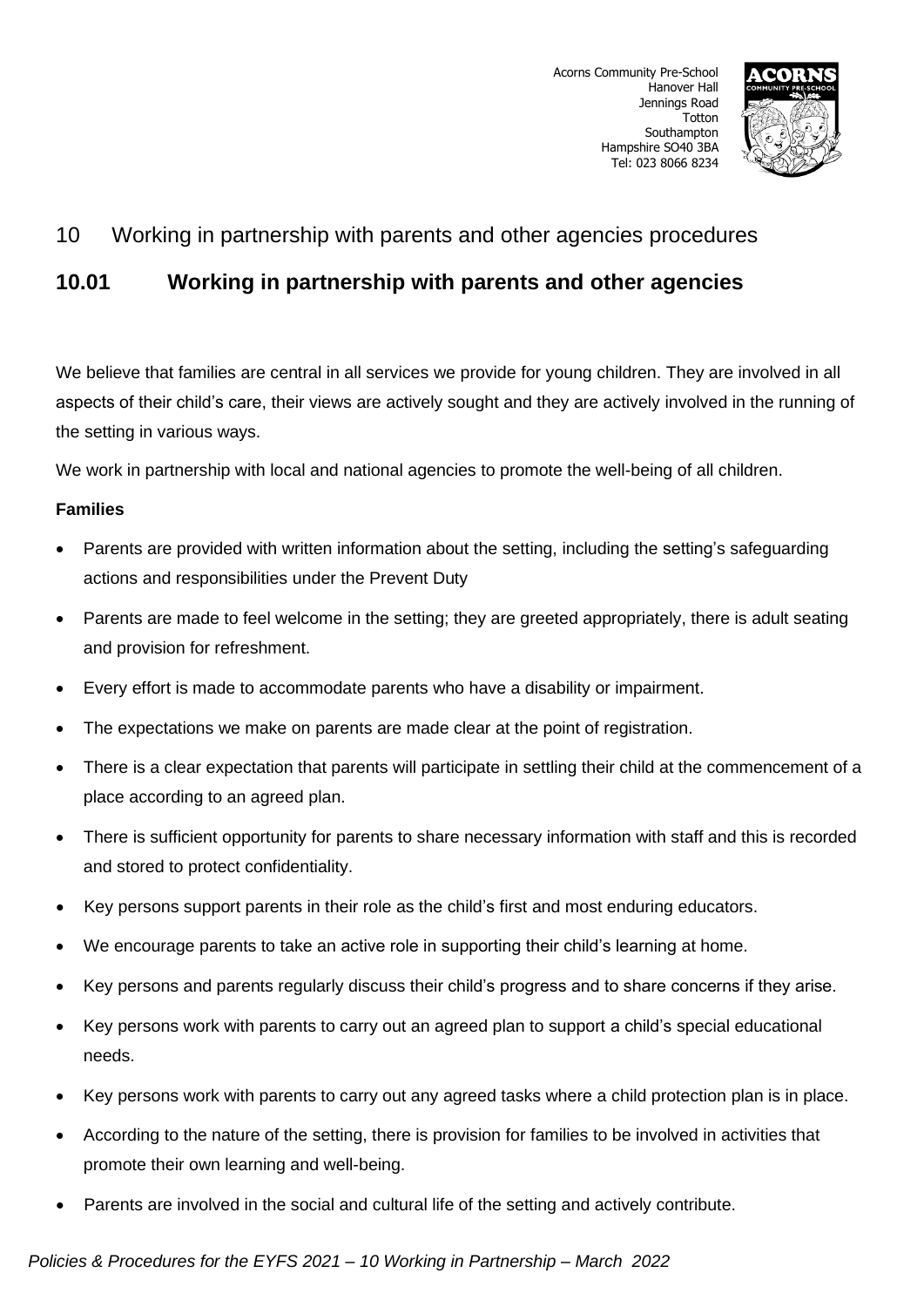- As far as possible the service is provided in a flexible way to meet the needs of parents without compromising the needs of children.
- Parents are involved in regular assessment of their child's progress, including the progress check at age two, as per procedure **09.14 Progress check at age two Policy.**
- There are effective means for communicating with parents on all relevant matters and **10.2 Complaints procedure for parents Policy** and service users is referred to when necessary.
- Every effort is made to provide an interpreter for parents who speak a language other than English and to provide translated written materials.
- Information about a child and their family is kept confidential within the setting. The exception to this is where there is cause to believe that a child may be suffering, or is likely to suffer, significant harm, or where there are concerns regarding their child's development that need to be shared with another agency. Parental permission will be sought unless there are reasons not to, to protect the safety of the child.
- Parental consent is sought to administer medication, take a child for emergency treatment, take a child on an outing and take photographs for the purposes of record keeping.
- Parents' views are sought regarding changes in the delivery of the service.
- Parents are actively encouraged to participate in decision making processes.
- There are opportunities for parents to take active roles in supporting their child's learning in the setting: informally through helping out or activities with their child, or through structured projects engaging parents and staff in their child's learning.

### **Agencies**

- We work in partnership or in tandem with local and national agencies to promote the wellbeing of children.
- Procedures are in place for sharing of information about children and families with other agencies, as out in procedures **07.2 Confidentiality, recording and sharing information Policy.**
- Information shared by other agencies (third party information) is also kept in confidence and not shared without consent from that agency.
- When working in partnership with staff from other agencies, individuals are made to feel welcome in the setting and professional roles are respected.
- Staff follow the protocols for working with agencies, for example on child protection.
- Staff from other agencies do not have unsupervised access to the child they are visiting in the setting and do not have access to any other children during their visit.
- Staff do not casually share information or seek informal advice about any named child/family.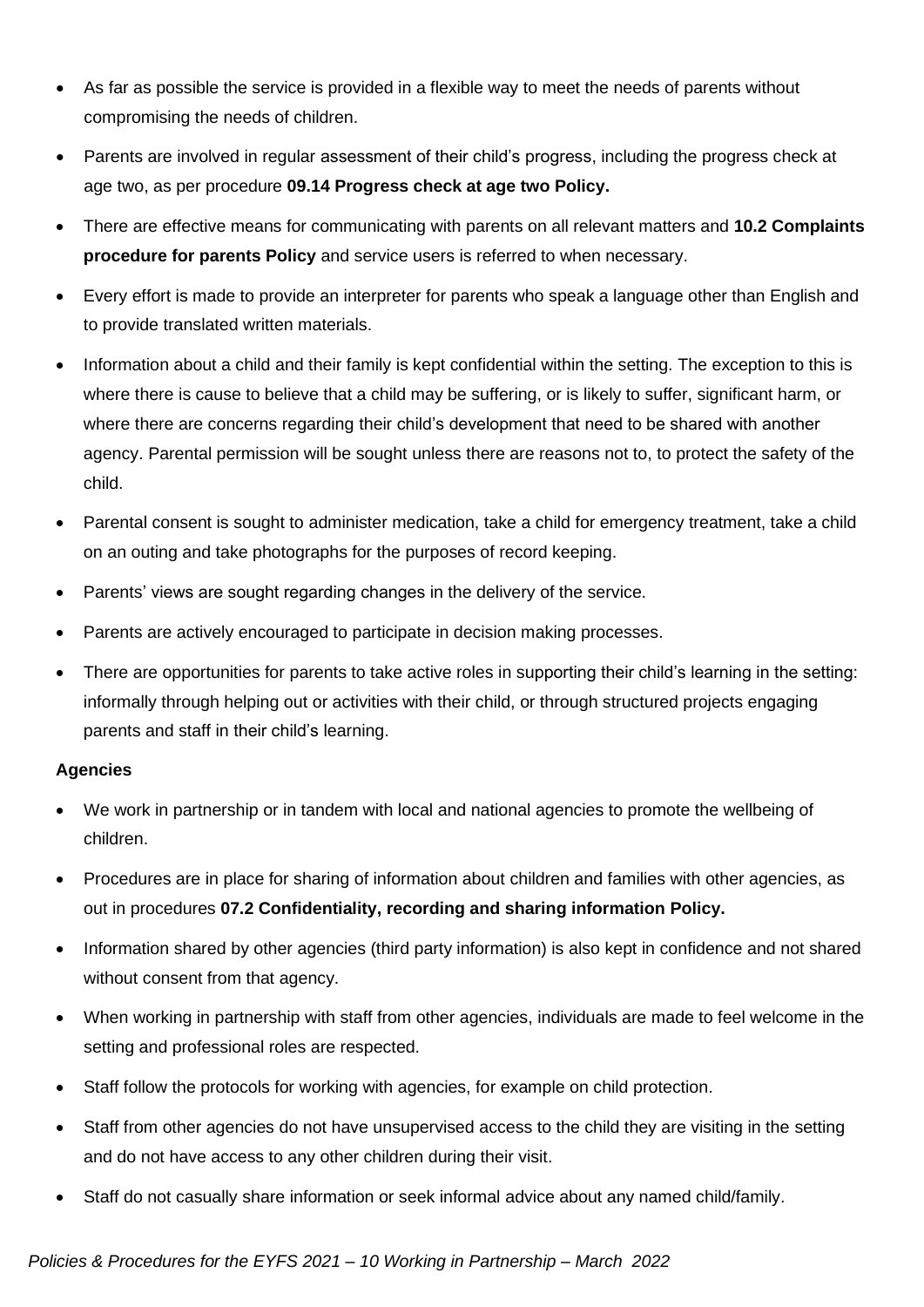• We consult with and signpost to local and national agencies who offer a wealth of advice and information promoting staff understanding of issues facing them in their work and who can provide support and information for families. For example, ethnic/cultural organisations, drug/alcohol agencies, welfare rights advisors or organisations promoting childcare and education, or adult education.

### **Schools**

- Settings work in partnership with schools to assist children's transition as per procedure **09.13 Transition to school Policy** and share information as per procedure **07.4 Transfer of records Policy.**
- The supervisors/manger actively seeks to forge partnership with local schools with the aim of sharing best practice and creating a consistent approach.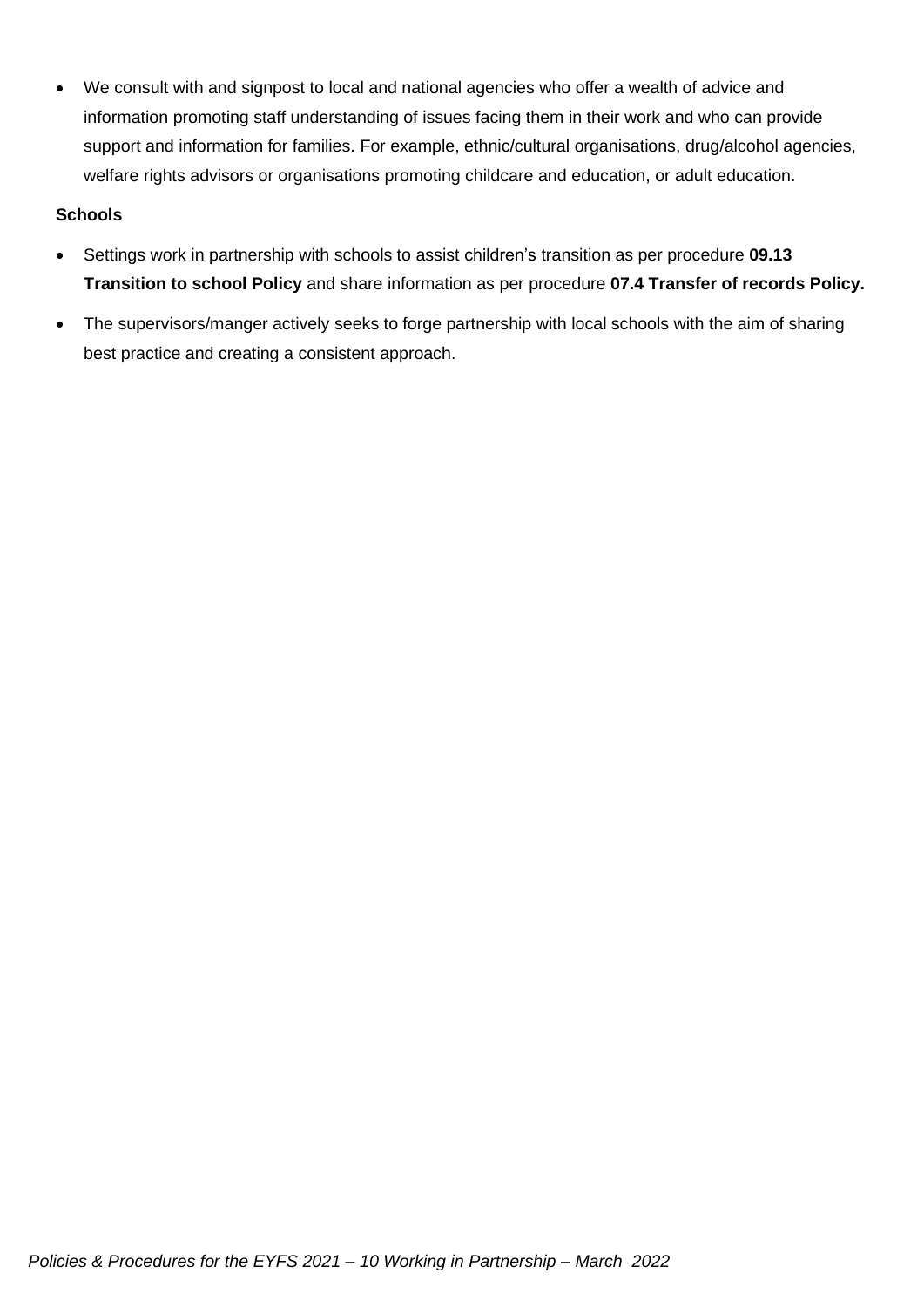

## 10 Working in partnership with parents and other agencies procedures

# **10.02 Complaints procedure for parents and service users**

There is a fair way of dealing with issues as they arise in an informal way, but parents may wish to exercise their right to make a formal complaint. They are informed of the procedure to do this and complaints are responded to in a timely way. The same procedures apply to agencies who may have a grievance or complaint.

## **Parents**

- If a parent is unhappy about any aspect of their child's care or how he/she feels he/she has been treated, this should be discussed with the child's key person. The key person will listen to the parent and acknowledge what he/she is unhappy about. The key person will offer an explanation and an apology if appropriate. The issue and how it was resolved is recorded in the child's file, and kept in the Complaints File together with a **10.02a Recording a Complaints Form**. The recording will also make clear whether the issue being raised relates to a concern about quality of the service or practice, or a complaint. For allegations relating to serious harm to a child caused by a member of staff or volunteer procedure **06.02 Allegations against staff, volunteers or agency staff** will be followed**.**
- If the parent is not happy with the key person's response or wishes to complain about the key person or any other member of staff, he/she will be directed to the manager. Some parents will want to make a written complaint; others will prefer to make it verbally, in which case the manager writes down the main issues of the complaint using the 10.02a Recording a Complaints Form and keeps it in the child's file and archived in the Complaints File.
- The manager and Directors will investigate the complaint and provide time to feedback to the parent within 28 days. A confidential written report of the investigation is kept in the child's file if the complaint relates directly to a child.
- If the parent is still not satisfied, or if the complaint is about the manager, the manager is asked to forward their complaint verbally or in writing to the Directors.
- If the parent is still not satisfied, then he/she is entitled to appeal the outcome verbally or in writing to the manager who will pass the matter on to Directors for further investigation, who will respond to the parent within a further 14 days.